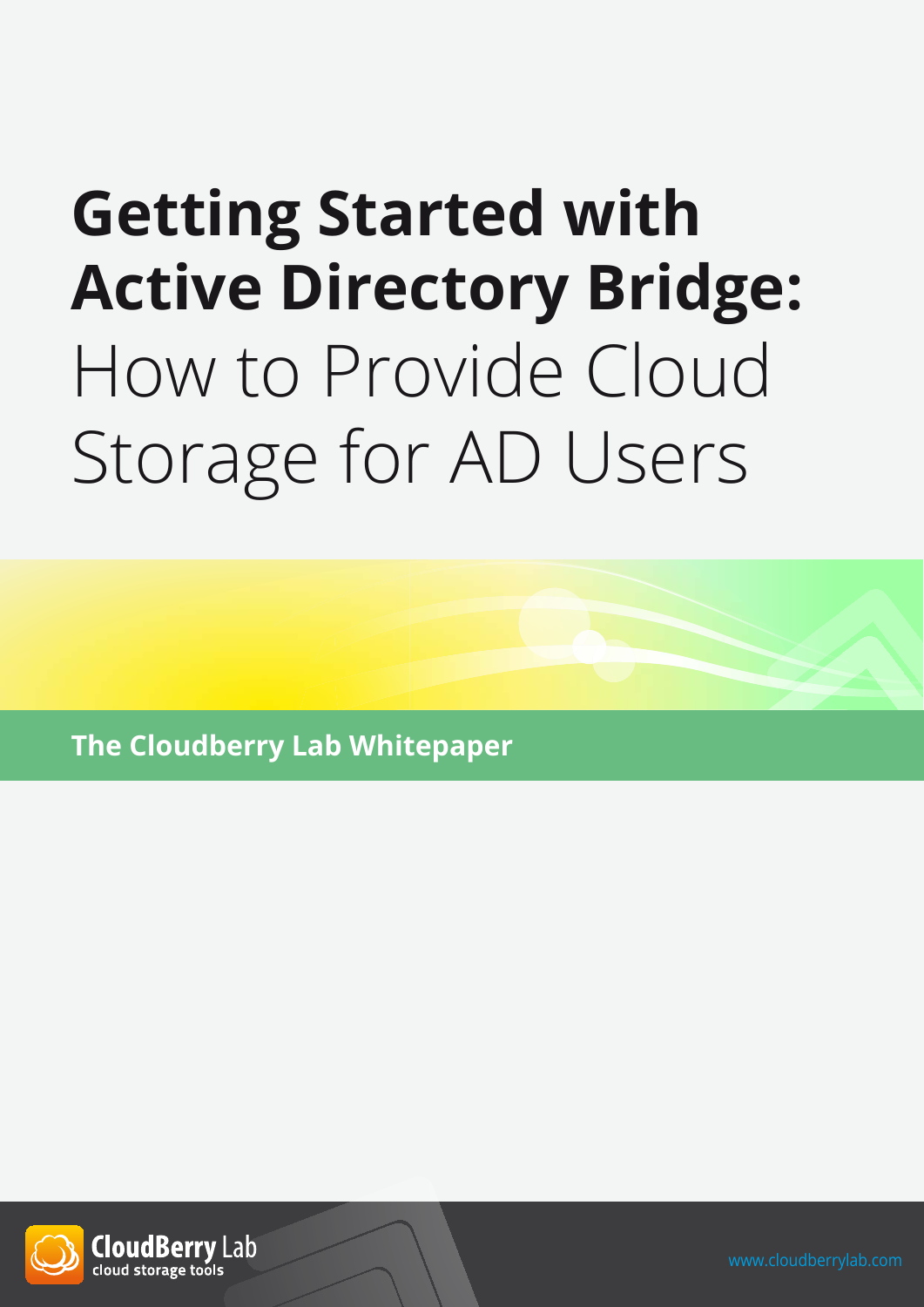# **The introduction to Active Directory Bridge**

CloudBerry Active Directory Bridge or just AD Bridge provides Windows-authenticated network users with an access to data stored in Amazon S3 with no need to specify credentials to the cloud storage. This powerful Active Directory software can make Windows users to work with S3 resources just like as if they worked with any Windows data. It works in conjunction with CloudBerry Drive.

CloudBerry AD Bridge can authenticate Windows users against Amazon Web Services resources. It supports AWS Identity and Access Management and provides an ability to link Windows users to Amazon IAM users' accounts. AD domain administrators with the help of CloudBerry AD Bridge can use Amazon's IAM features to set rights and restrictions for network users to access, upload and modify S3 data. Also you may find it nice that AD Bridge is integrated with CloudBerry Backup, CloudBerry Explorer and CloudBerry Drive extremely well.

In order to use such functionality you will need to install CloudBerry AD Bridge to a server and have CloudBerry Drive installed on each user computer you want to have access to S3 resources from. To install these applications you will need to use a command-line interface (CLI) on all computers.

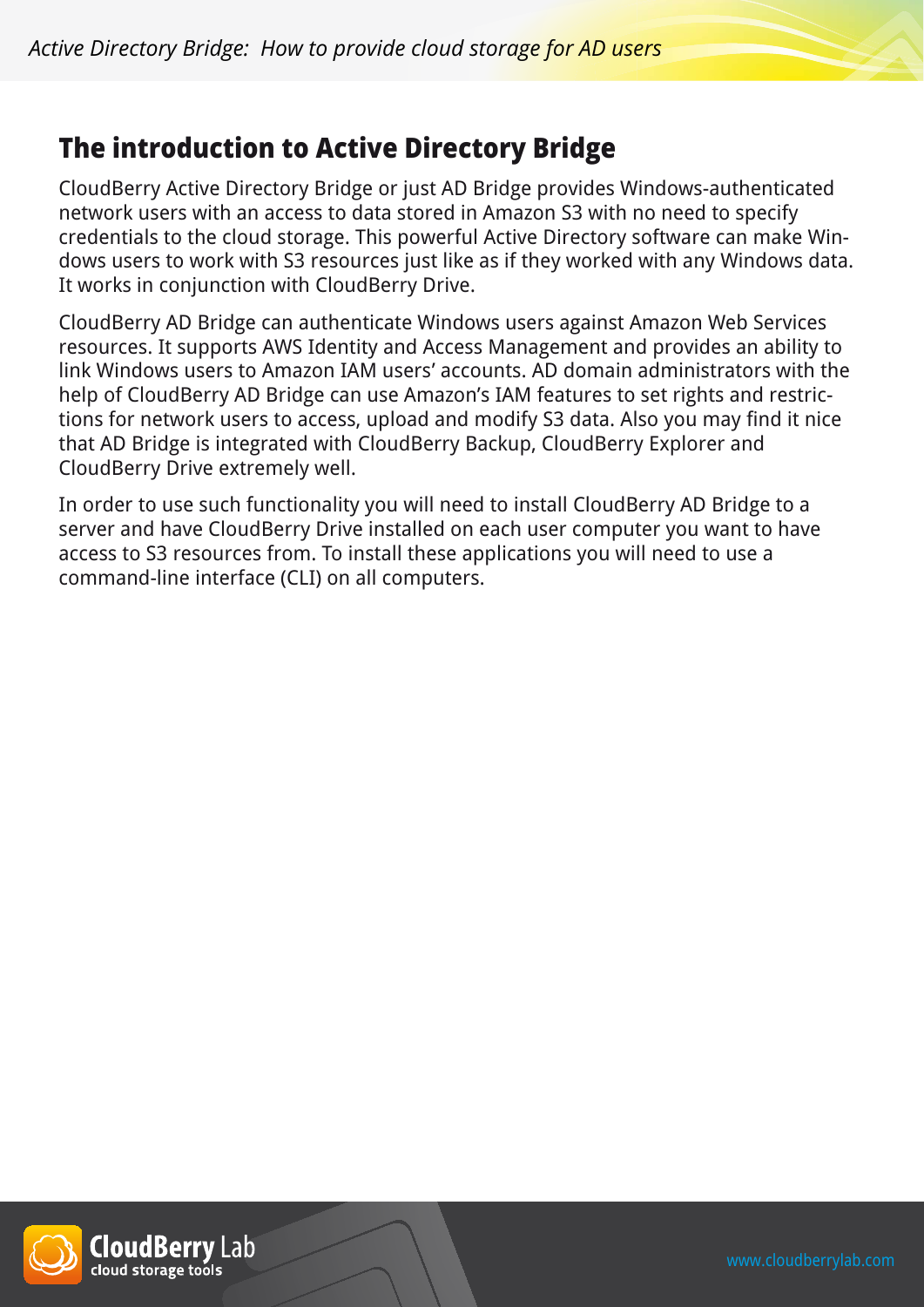## **How to Install CloudBerry Active Directory Bridge on a Server**

**IMPORTANT:** CloudBerry AD Bridge is a server-side service - it has to be installed on a server. To install CloudBerry AD Bridge:

- 1. Run the installation file.
- 2. Read the License Agreement and click on the "I Agree" button to proceed.
- 3. Specify a Destination Folder.
- 4. Wait for the end of the installation.

5. Once the installation is complete, click "Finish". You can uncheck the "Run AD Bridge Service Settings" if you don't want to run the service settings immediately.

## **How to Request Trial for Active Directory Bridge Software**

During the installation you will have to set a port that will be used for interaction between the server and client computers. Also you will have to specify Amazon S3 account credentials and set up a bucket. Trial lasts 15 days.

- 1. Specify your actual email.
- 2. Click on the "Start Trial" button.



3. Specify your Amazon S3 account credentials (Access Key, Secret Key) and set up a bucket.



**CloudBerry Lab** cloud storage tools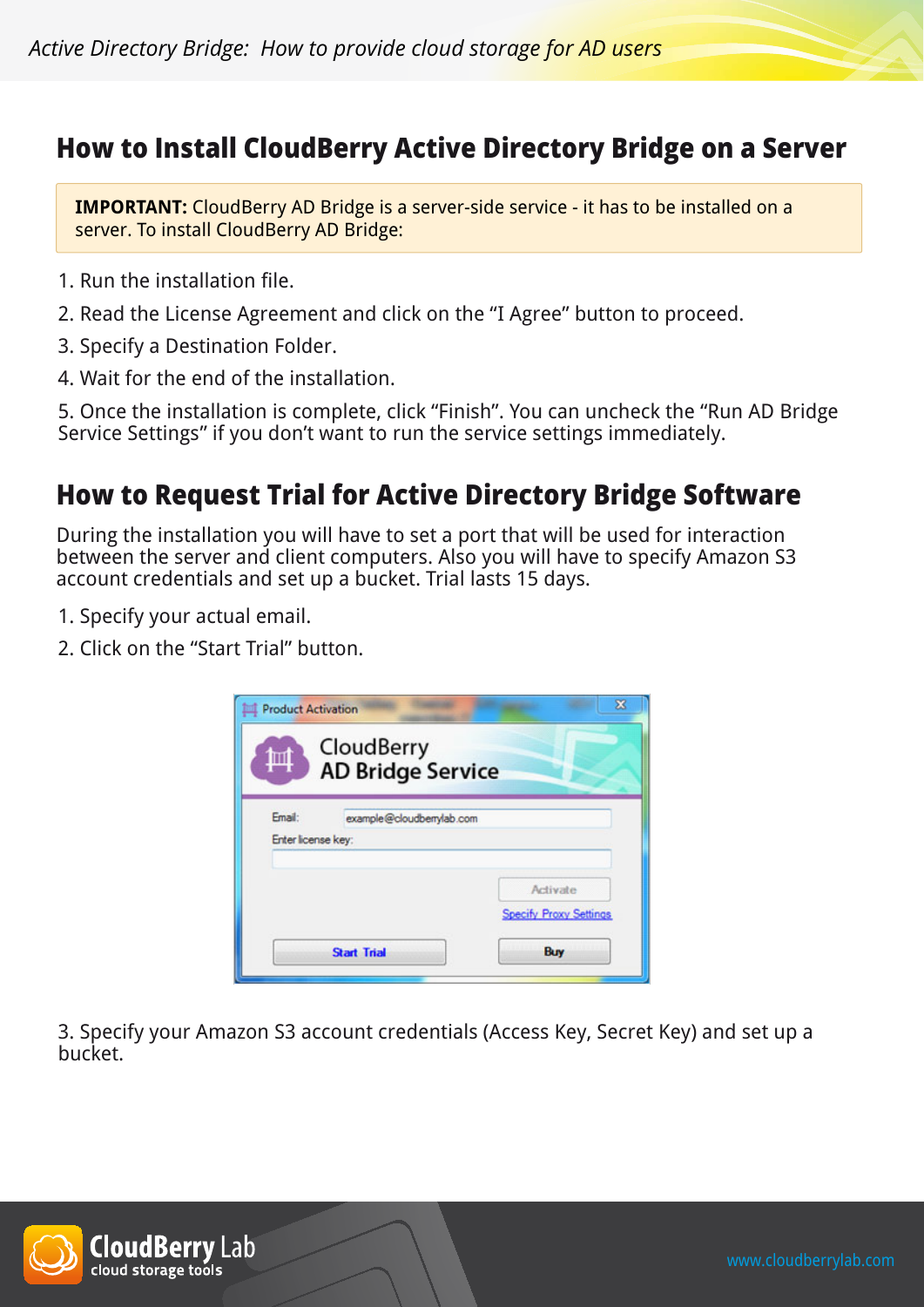4. Specify a name for Shared folder and set a port that will be used for interaction between the server and client computers. Click "OK".

| General        | Proxy   Logging   About     |
|----------------|-----------------------------|
|                | Setup Account settings      |
| Access key:    | <b>AKIAJPAOWSJHYMNNCNZQ</b> |
| Secret key:    |                             |
| Bucket name:   | cloudbenypublic             |
| Shared folder: | <b>SHARED</b>               |
| Port:          | 싂<br>8899                   |
|                |                             |
|                |                             |

5. Restart the service by clicking "Yes" button.

| To apply settings CloudBerry AD Bridge Service should be restarted.<br><b>Restart Service now?</b> |  |
|----------------------------------------------------------------------------------------------------|--|
|                                                                                                    |  |

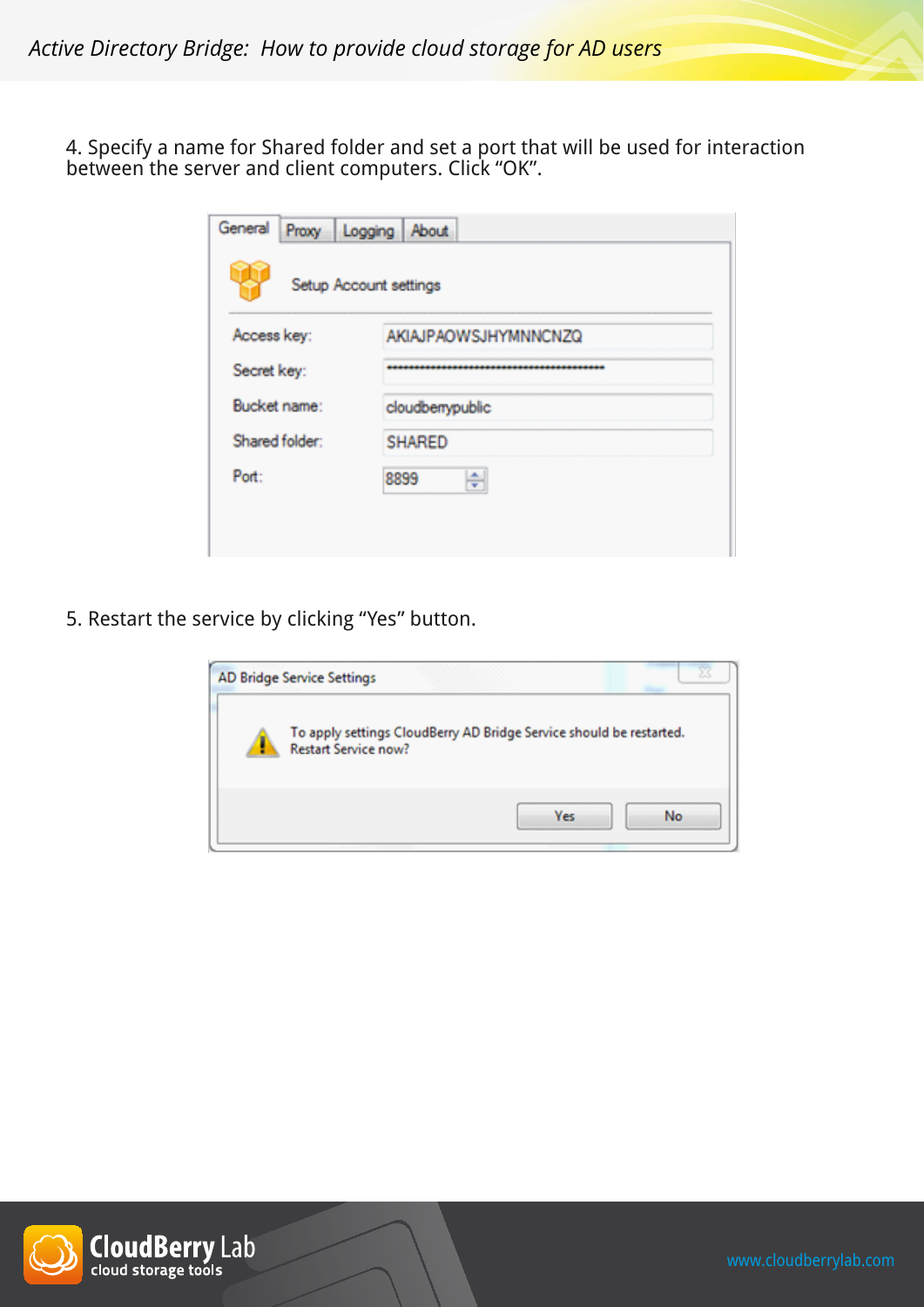*Active Directory Bridge: How to provide cloud storage for AD users*

6. Set up proxy settings if necessary.

| $\mathbf{z}$<br>AD Bridge Service Settings |  |  |  |  |
|--------------------------------------------|--|--|--|--|
| General Proxy Logging About                |  |  |  |  |
| Setup proxy settings                       |  |  |  |  |
| <b>Do not use proxy</b>                    |  |  |  |  |
| Auto-detect proxy settings                 |  |  |  |  |
| Manual proxy configuration                 |  |  |  |  |
| Address:                                   |  |  |  |  |
| 80<br>Port:                                |  |  |  |  |
| Use authentication                         |  |  |  |  |
| Domain:                                    |  |  |  |  |
| User:                                      |  |  |  |  |
| Password:                                  |  |  |  |  |
|                                            |  |  |  |  |
|                                            |  |  |  |  |
|                                            |  |  |  |  |
|                                            |  |  |  |  |
|                                            |  |  |  |  |
| OK<br>Cancel                               |  |  |  |  |
|                                            |  |  |  |  |

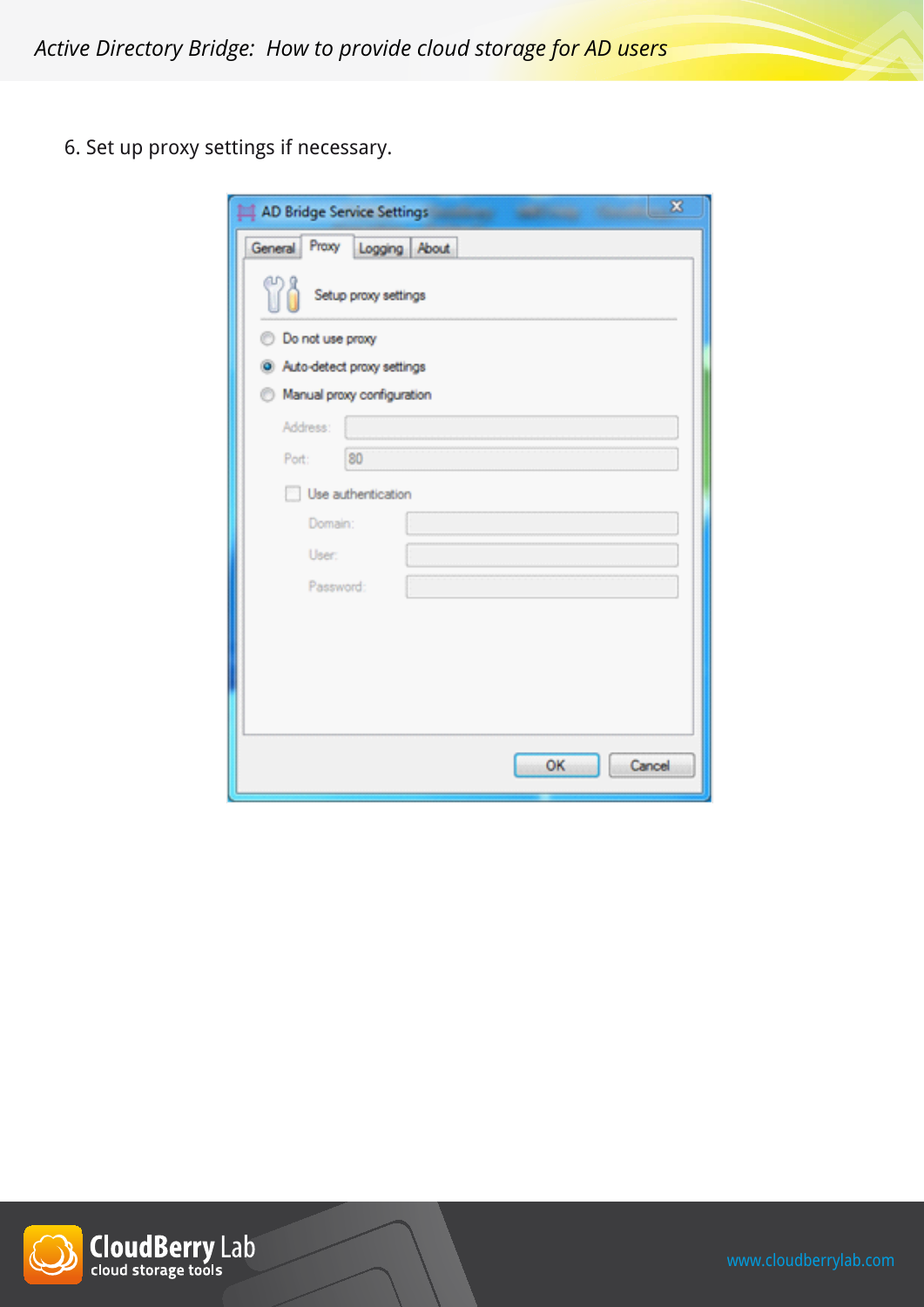## **How to activate License for Active Directory Bridge software**

- 1. Specify your actual email.
- 2. Enter your license key and click "Activate".



3. Specify your Amazon S3 account credentials (Access Key, Secret Key) and set up a bucket.

| Proxy Logging About         |
|-----------------------------|
| Setup Account settings      |
| <b>AKIAJPAOWSJHYMNNCNZQ</b> |
|                             |
| cloudbenypublic             |
| <b>SHARED</b>               |
| 싂<br>8899                   |
|                             |
|                             |
|                             |

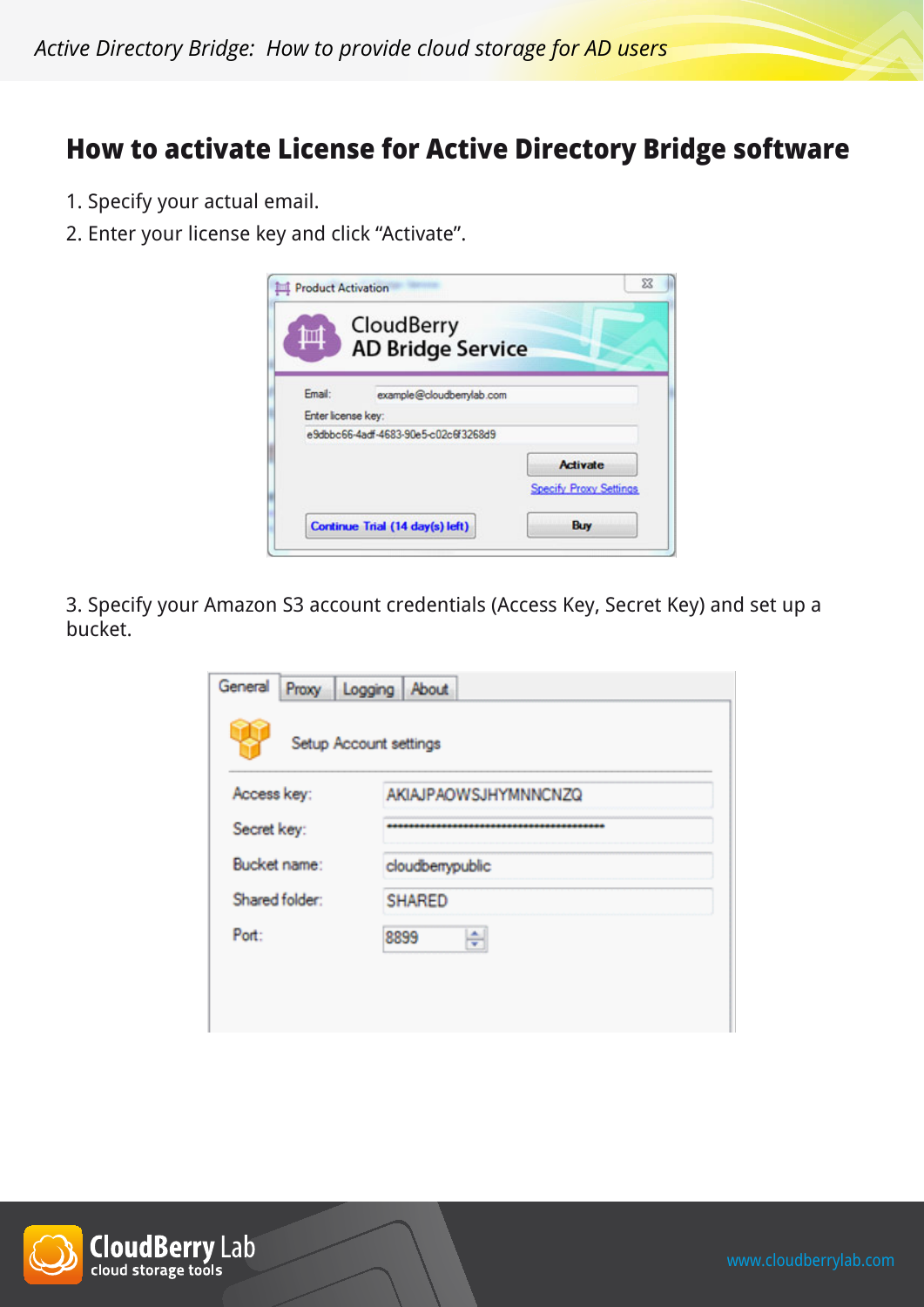4. Specify a name for Shared folder and set a port that will be used for interaction between the server and client computers. Click "OK".

5. Restart the service by clicking "Yes" button.

| <b>AD Bridge Service Settings</b>                                                                  |    |
|----------------------------------------------------------------------------------------------------|----|
| To apply settings CloudBerry AD Bridge Service should be restarted.<br><b>Restart Service now?</b> |    |
| Yes                                                                                                | No |

6. Set up proxy settings if necessary.

| General Proxy<br>Logging About |  |  |  |  |
|--------------------------------|--|--|--|--|
|                                |  |  |  |  |
| Setup proxy settings           |  |  |  |  |
| Do not use proxy               |  |  |  |  |
| Auto-detect proxy settings     |  |  |  |  |
| Manual proxy configuration     |  |  |  |  |
| Address:                       |  |  |  |  |
| 80<br>Port:                    |  |  |  |  |
| Use authentication             |  |  |  |  |
| Domain:                        |  |  |  |  |
| User:                          |  |  |  |  |
| Password:                      |  |  |  |  |
|                                |  |  |  |  |
|                                |  |  |  |  |
|                                |  |  |  |  |
|                                |  |  |  |  |
|                                |  |  |  |  |
| OK<br>Cancel                   |  |  |  |  |

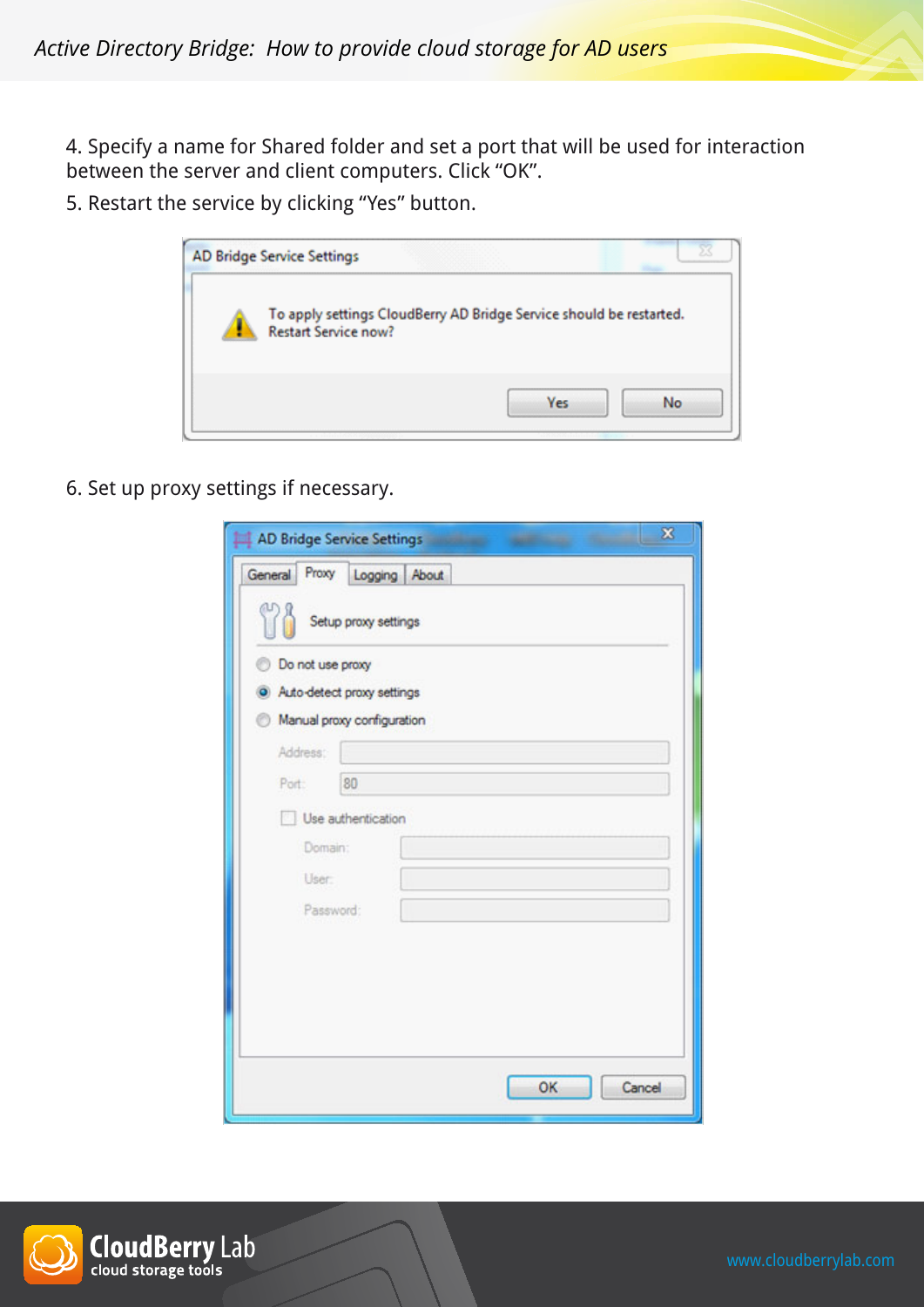*Active Directory Bridge: How to provide cloud storage for AD users*

7. Set up diagnostic and logging settings if necessary.



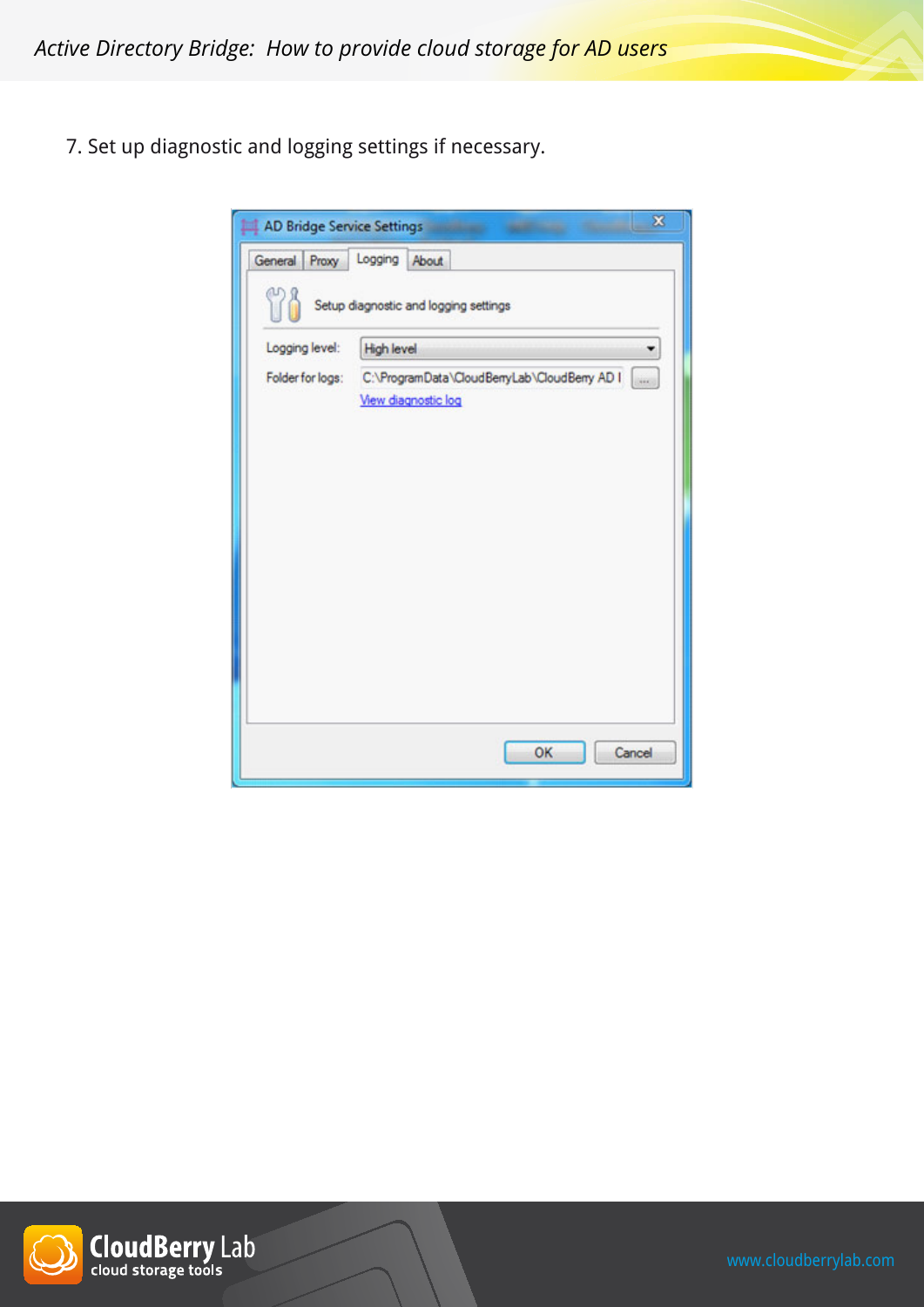# **How to install CloudBerry Drive to a Client Computer**

CloudBerry Drive with AD mode can be installed only via command line interface.

**IMPORTANT:** CloudBerry Drive installation requires local administrator privileges.

- 1. Open the command line interface (CLI): Start | Run: cmd
- 2. Run installation:

CloudBerryDriveSetup\_vx.x.x.x.exe /mode=ad /endpoint=endpoint

where /mode=ad enables CloudBerry Drive to interact with CloudBerry AD Bridge service, "endpoint" should look like

http://server\_computer\_name\_or\_ip:port\_specified\_during\_the\_server\_installation/A DGateway/Service/

**Note:** if /registerscp was used for CloudBerry AD Bridge installation, you don't need to specify the endpoint.

The installation is completed. CloudBerry Drive application runs automatically, you can find it in the tray.

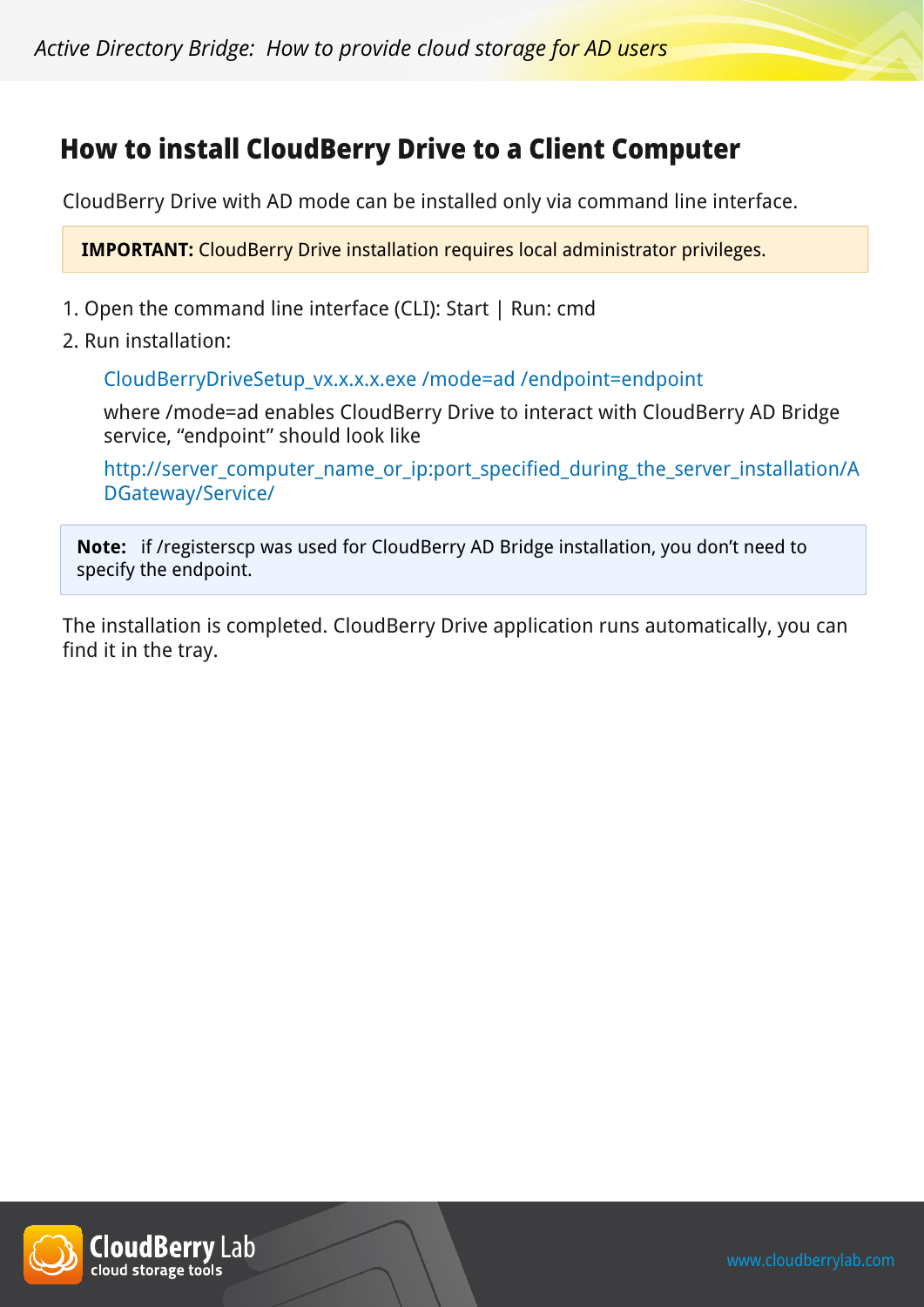Once the installation is complete, you can map drive by going to **Options | Mapped Drives:**

| Mapped Drive Options                                 |                                                      |  |  |  |
|------------------------------------------------------|------------------------------------------------------|--|--|--|
|                                                      | Setup mapped cloud drive settings                    |  |  |  |
| Storage Account:                                     | Active Directory Bridge                              |  |  |  |
| Drive letter:                                        | F                                                    |  |  |  |
| Volume label:                                        |                                                      |  |  |  |
| Path:                                                |                                                      |  |  |  |
|                                                      | Example: bucket/folder/subfolder                     |  |  |  |
| $\blacktriangledown$                                 | Mount this account as virtual disk at system startup |  |  |  |
| Read-only access                                     |                                                      |  |  |  |
| Mount as:                                            |                                                      |  |  |  |
| Removable Disk                                       |                                                      |  |  |  |
| Network Mapped Drive (recommended)<br>$\circledcirc$ |                                                      |  |  |  |
|                                                      |                                                      |  |  |  |
|                                                      |                                                      |  |  |  |
|                                                      |                                                      |  |  |  |
|                                                      |                                                      |  |  |  |
|                                                      |                                                      |  |  |  |
|                                                      | Cancel<br>OK                                         |  |  |  |

Click [...] to browse one of the folder: **shared** or **personal.**



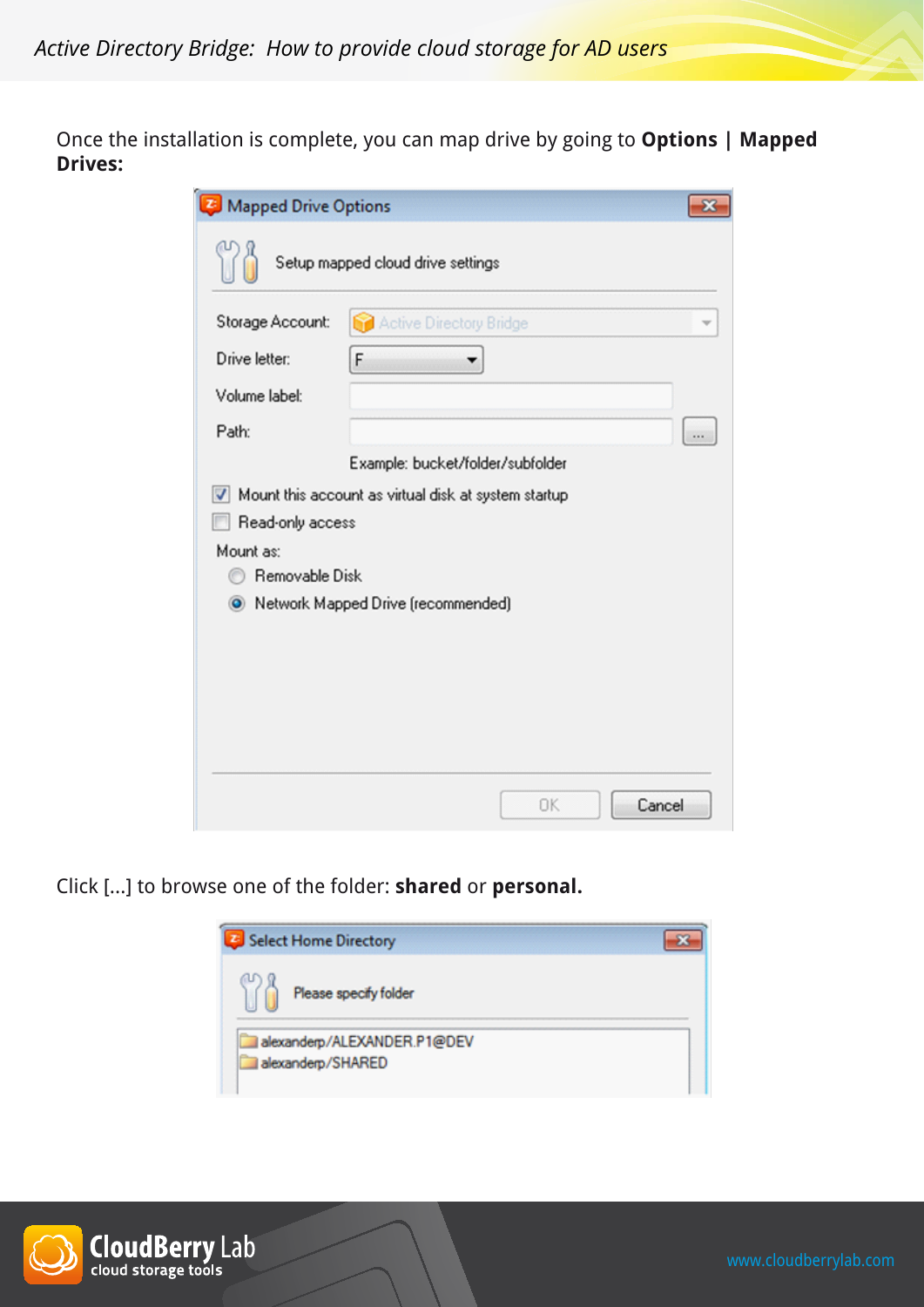**Note:** every domain user can read/write in SHARED folder and personally use its own PERSONAL folder.

**Note:** To troubleshoot any errors with silent mode installation look at install.log that is l ocated in one of the following locations:

C:\Users\USERNAME\AppData\Local\Temp

C:\Documents and Settings\USERNAME\Local Settings\Temp

C:\Program Files\CloudBerryLab\CloudBerry Drive

**Note:** Silent installation (i.e. /S is used) is optional. You can run silent installation for CloudBerry Drive using the following command:

CloudBerryDriveSetup\_vx.x.x.x.exe /S /mode=ad /endpoint=endpoint or without /endpoint=endpoint if CloudBerry AD Bridge has been installed with /registerscp parameter.

**Note:** Note: if you run silent installation for CloudBerry Drive, you will need to run CloudBerry Drive from All Programs menu to start the tray application.

# **Advanced: How to send logs to CloudBerryLab**

To troubleshoot any issue you can send diagnostic information to CloudBerryLab team by using CLI commands:

**Note:** You need to start command line interface with "Run as administrator" option.

CloudBerryLab.ADGateway.WinService sendlog [-u "userName"] -e userEmail -m "message" where:

**-u** - specify your name (optional)

**-e** - specify your email

**-m** - specify issue details or feedback.